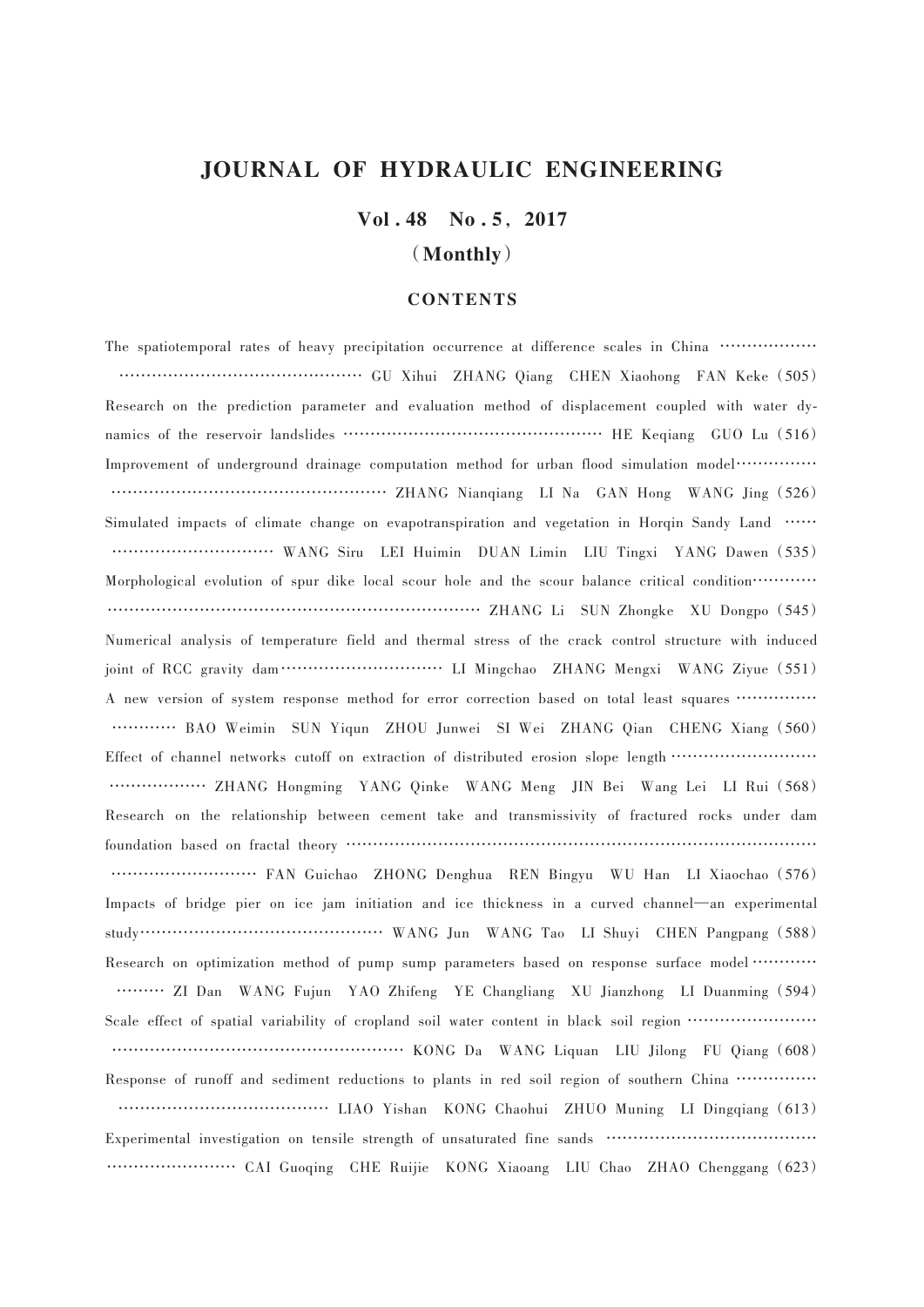# 水 利 学 报

## SHUILI XUEBAO

## 第 48 卷 2017 年 第 5 期(月刊)

## 目 次

| 中国多尺度不同量级极端降水发生率非平稳性研究 ……… 顾西辉                 |     | 张<br>强 | 陈晓宏           | 范科科 (505) |         |
|------------------------------------------------|-----|--------|---------------|-----------|---------|
| 水库滑坡位移与水动力耦合预测参数及其评价方法研究 ………………………             |     |        | 贺可强           | 郭         | 璐 (516) |
| 城市洪涝仿真模型地下排水计算方法的改进 ……………… 张念强                 |     | 李<br>娜 | 甘<br>泓        | 王         | 静 (526) |
| 气候变化对科尔沁沙地蒸散发和植被的影响 …… 王思如                     | 雷慧闽 | 段利民    | 刘廷玺           | 杨大文 (535) |         |
| 丁坝局部冲刷坑形态演变及冲刷平衡临界条件 ……………………… 张               |     | 立      | 孙忠克           | 徐东坡 (545) |         |
| 考虑诱导缝的碾压混凝土重力坝控裂结构温度场与温度应力数值分析                 |     |        |               |           |         |
| ……………………………………………………………………… 李明超                |     |        | 张梦溪 王孜越 (551) |           |         |
| 基于总体最小二乘法的系统响应修正方法 ……………………………………………………………………… |     |        |               |           |         |
| …………………………………………… 包为民 孙逸群                      | 周俊伟 | 司 伟    | 张<br>乾        | 程         | 翔 (560) |
| 沟道截断对分布式土壤侵蚀学坡长提取的影响 ……………………………………………………………   |     |        |               |           |         |
| …………………………………………… 张宏鸣 杨勤科 王 猛                  |     | 晋<br>蓓 | 雷<br>王        | 李         | 锐 (568) |
| 基于分形理论的坝基裂隙岩体注灰量与导水率关系研究 …………………………………………………   |     |        |               |           |         |
| …………………………………………………… 樊贵超                       | 钟登华 | 任炳昱    | 吴 含           | 李晓超 (576) |         |
| 桥墩影响下弯槽冰塞形成临界条件和冰厚变化的试验研究                      |     |        |               |           |         |
|                                                | 军   | 汪 涛    | 李淑祎           | 陈胖胖 (588) |         |
| 基于响应曲面模型的泵站进水池参数优化方法研究 ………………………………………………………   |     |        |               |           |         |
| …………………………………………… 资 丹 王福军                      | 姚志峰 | 叶长亮    | 许建中           | 李端明 (594) |         |
| 黑土区农田土壤含水量空间变异性的尺度效应研究 ……… 孔                   | 达   | 王立权    | 刘继龙           | 付         | 强 (608) |
| 华南红壤区坡面产流产沙对植被的响应 ……………………                     | 廖义善 | 孔朝晖    | 卓慕宁           | 李定强 (613) |         |
| 非饱和砂土抗拉强度的试验研究 ………………… 蔡国庆                     | 车睿杰 | 孔小昂    | 刘<br>超        | 赵成刚 (623) |         |
|                                                |     |        |               |           |         |

[期刊基本参数]CN11 - 1882/TV \* 1956 \* m \* A4 \* 128 \* zh \* P \* ¥30.00 \* 1200 \* 14\* 2017 -05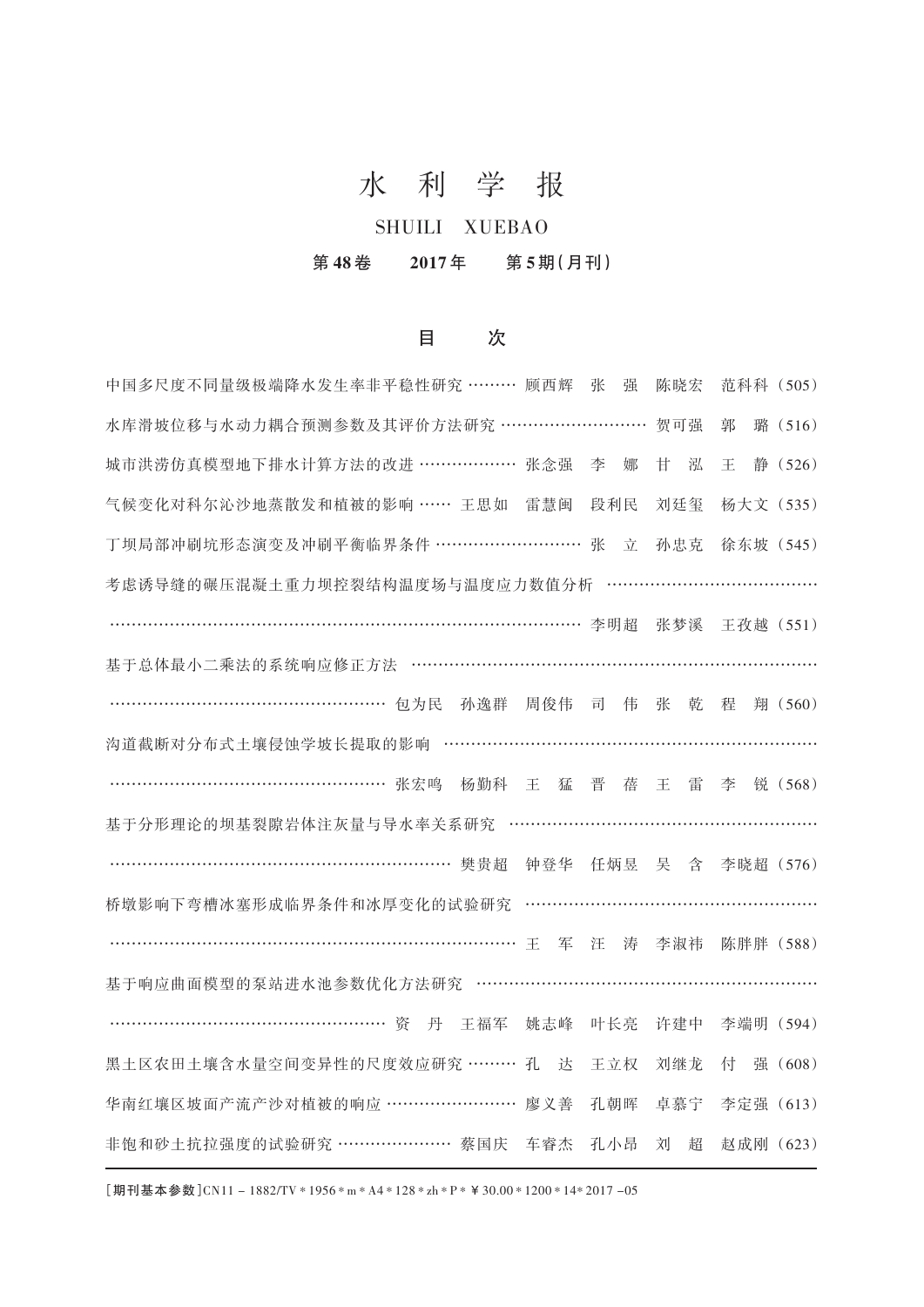## 《水利学报》第九届编辑委员会组成名单

- 名誉主任: 索丽生 胡四一 刘 宁
- 顾 问: 陆佑楣 朱尔明 高安泽 张泽祯 陈炳新 高季章
- 主 任: 匡尚富
- 副 主 任: 吴宏伟 于琪洋 贾金生 杨晓东
- 主 编: 程晓陶
- 副 主 编: 李赞堂 甘 泓 徐泽平
- 编 委:(以汉语拼音为序)

|                    |     | 蔡喜明(美国) |                     | 蔡跃波     |        | Chandra Madramootoo(加拿大) |        |         | 陈<br>进 |
|--------------------|-----|---------|---------------------|---------|--------|--------------------------|--------|---------|--------|
|                    | 陈厚群 |         | 陈求稳                 | 陈敏建     | 陈生水    | 陈祖煜                      | 程国银    | 程晓陶     | 邓家泉    |
|                    |     |         | Desmond Walling(英国) |         | 杜雷功    | 方红卫                      | 平<br>冯 | 冯绍元     | 冯树荣    |
|                    | 甘   | 泓       | 高占义                 | 洪<br>顾  | 军<br>郭 | 郭祺忠(美国)                  |        | 郭生练     | 韩其为    |
|                    | 何建兵 |         | 胡春宏                 | 槐文信     | 黄介生    | 黄<br>强                   | 户作亮    | 禹孝燮(韩国) |        |
|                    | 贾金生 |         | 姜乃迁                 | 介玉新     | 金菊良    | 康绍忠                      | 孔宪京    | 匡尚富     | 李纪人    |
|                    | 李   | 嘉       | 李久生                 | 李万红     | 李<br>귱 | 李原园                      | 李赞堂    | 练继建     |        |
|                    | 梁   |         | 旭(美国)               | 刘汉东     | 刘晓燕    | 刘玉龙                      | 刘之平    | 卢金友     | 卢文喜    |
|                    | 马洪琪 |         | 马建华                 | 倪晋仁     | 钮新强    | 松本德久(日本)                 |        | 彭才德     | 秦伯强    |
| Roger Falconer(英国) |     |         | 沈振中                 | 東龙仓     | 斌<br>⊞ | 王福军                      | 王光谦    |         |        |
|                    | Ŧ.  | 浩       | 王立忠                 | 王仁坤     | 王文圣    | 王小红                      | 王义成    | 汪小刚     | 危起伟    |
|                    | 吴宏伟 |         | 吴普特                 | 吴中如     | 军<br>夏 | 徐泽平                      | 徐宗学    | 许唯临     | 杨大文    |
|                    | 杨开林 |         | 杨晓东                 | 杨效亮(瑞典) |        | 姚栓喜                      | 姚文艺    | 于琪洋     | 张超然    |
|                    | 张春生 |         | 张国新                 | 张利民     | 张<br>健 | 张建民                      | 张建云    | 张永波     | 张宗亮    |
|                    | 郑沛溟 |         | 钟登华                 | 钟平安     | 仲志余    | 周晓光                      | 朱伯芳    | 朱星明     | 左其亭    |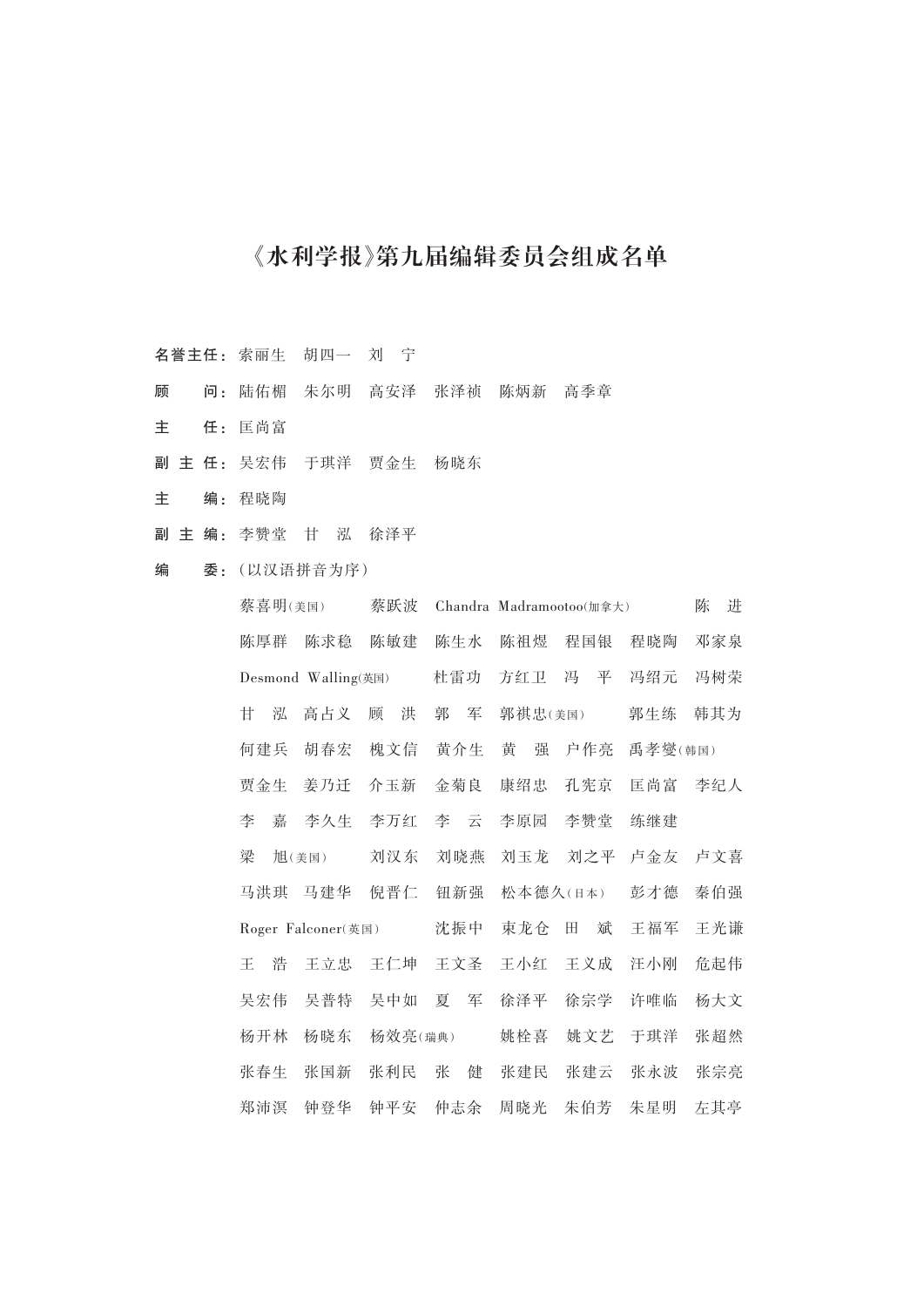#### EDITORIAL BOARD

#### HONORARY PRESIDENTS

SUO Lisheng HU Siyi LIU Ning

#### **CONSULTANTS**

LU Youmei ZHU Erming GAO Anze ZHANG Zezhen CHEN Bingxin GAO Jizhang

#### PRESIDENT

KUANG Shangfu

#### VICE PRESIDENTS

WU Hongwei YU Qiyang JIA Jinsheng YANG Xiaodong

#### MEMBERS

CAI Ximing CAI Yuebo Chandra Madramootoo (Canada) CHEN Jin CHEN Houqun CHEN Qiuwen CHEN Minjian CHEN Shengshui CHEN Zuyu CHENG Guoyin CHENG Xiaotao DENG Jiaquan Desmond Walling(UK) DU Leigong FANG Hongwei FENG Ping FENG Shaoyuan FNEG Shurong GAN Hong GAO Zhanyi GU Hong GUO Jun GUO Qizhong(U.S.A) GUO Shenglian HAN Qiwei HE Jianbing HU Chunhong HUAI Wenxin HUANG Jiesheng HUANG Qiang HU Zuoliang Hyo-Seop Woo(Korea) JIA Jinsheng James Yang(Sweden) JIANG Naiqian JIE Yuxin JIN Juliang KANG Shaozhong KONG Xianjing KUANG Shangfu LI Jiren LI Jia LI Jiusheng LI Wanhong LI Yun LI Yuanyuan LI Zantang LIAN Jijian Xu Liang(U.S.A) LIU Handong LIU Xiaoyan LIU Yulong LIU Zhiping LU Jinyou LU Wenxi MA Hongqi MA Jianhua NI Jinren NIU Xinqiang Norihisa Matsumoto(Japan) PENG Caide QIN Boqiang Roger Falconer(UK) SHEN Zhenzhong SHU Longcang TIAN Bin WANG Fujun WANG Guangqian WANG Hao WANG Lizhong WANG Renkun WANG Wensheng WANG Xiaohong WANG Yicheng WANG Xiaogang WEI Qiwei WU Hongwei WU Pute WU Zhongru XIA Jun XU Zeping XU Zongxue XU Weilin YANG Dawen YANG Kailin YANG Xiaodong YAO Shuanxi YAO Wenyi YU Qiyang ZHANG Chaoran ZHANG Chunsheng ZHANG Guoxin ZHANG Limin ZHANG Jian ZHANG Jianmin ZHANG Jianyun ZHANG Yongbo ZHANG Zongliang ZHENG Peiming ZHONG Denghua ZHONG Pingan ZHONG Zhiyu ZHOU Xiaoguang ZHU Bofang ZHU Xingming ZUO Qiting

#### CHIEF EDITOR

CHENG Xiaotao

#### DEPUTY CHIEF EDITORS

LI Zantang GAN Hong XU Zeping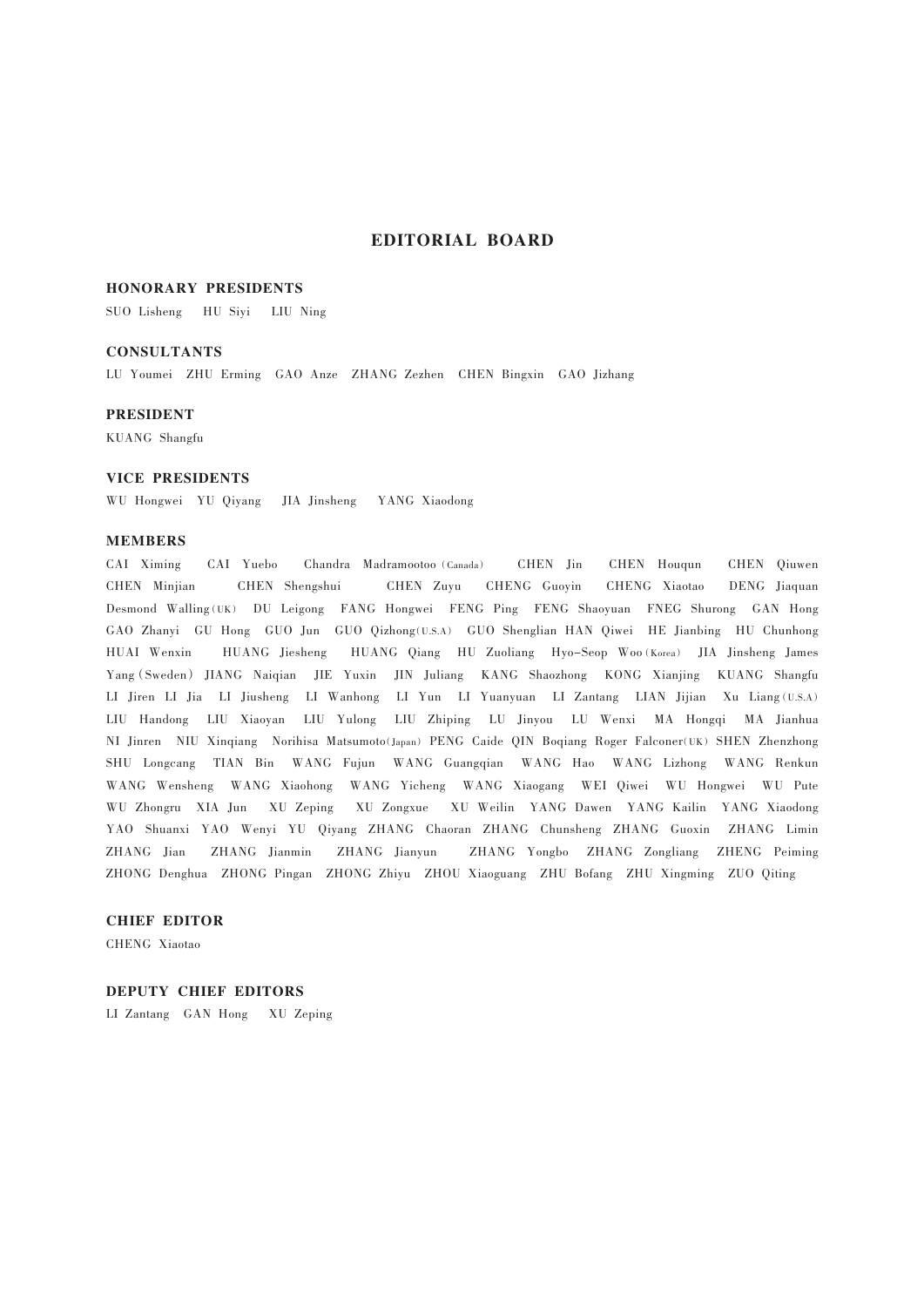#### The spatiotemporal rates of heavy precipitation occurrence at difference scales in China

GU Xihui<sup>1</sup>, ZHANG Qiang<sup>2, 3, 4</sup>, CHEN Xiaohong<sup>5</sup>, FAN Keke<sup>2, 3, 4</sup>

(1. School of Environmental Studies, China University of Geosciences, Wuhan 430074, China;

2. Key Laboratory of Environmental Change and Natural Disaster, Ministry of Education, Beijing Normal University,

Beijing 100875, China;

3. State Key Laboratory of Earth Surface Processes and Resource Ecology, Beijing Normal University, Beijing 100875, China;

4. Academy of Disaster Reduction and Emergency Management, Beijing Normal University, Beijing 100875, China;

5. Department of Water Resources and Environment, Sun Yat-sen University, Guangzhou 510275, China)

Abstract: The spatiotemporal rates of heavy precipitation occurrence were analyzed comprehensively based on Peak-over-Threshold (POT) resampling under different thresholds by kernel estimating method, Poisson regression model and GAMLSS according to daily precipitation data of 728 stations during 1951-2014 over China. The results indicate that:  $(1)$  the time of heavy precipitation occurrence has the most un-uniform in inter-annual on northwest arid areas. In addition, the degree and scope of uneven is increasing and expanding with bigger threshold. The rate of heavy precipitation occurrence is significantly increasing in inter-annual in northwestern and southeastern China, which may cause more severe flooding; central and northeastern China are on the contrary, which may have a higher drought risk. (2) The rate of heavy precipitation occurrence of different areas in inner-year are influenced by different climate indices based on Cox regression model, which indicates that the occurrence of heavy precipitation events are not independent but dependent on the changes of the climate indices. (3) Almost all areas didn't exhibit over-dispersed in annual heavy precipitation occurrence times except northwest areas. However, annual heavy precipitation occurrence time trends to temporal over-dispersed with threshold increasing. The occurrence times of heavy occurrence are increasing with Southern oscillation index (SOI) and Pacific Decadal Oscillation (PDO) increasing in most areas except northeast areas.

Keywords: POT resampling; regression models; rates of heavy precipitation occurrence; climate indices; non-stationary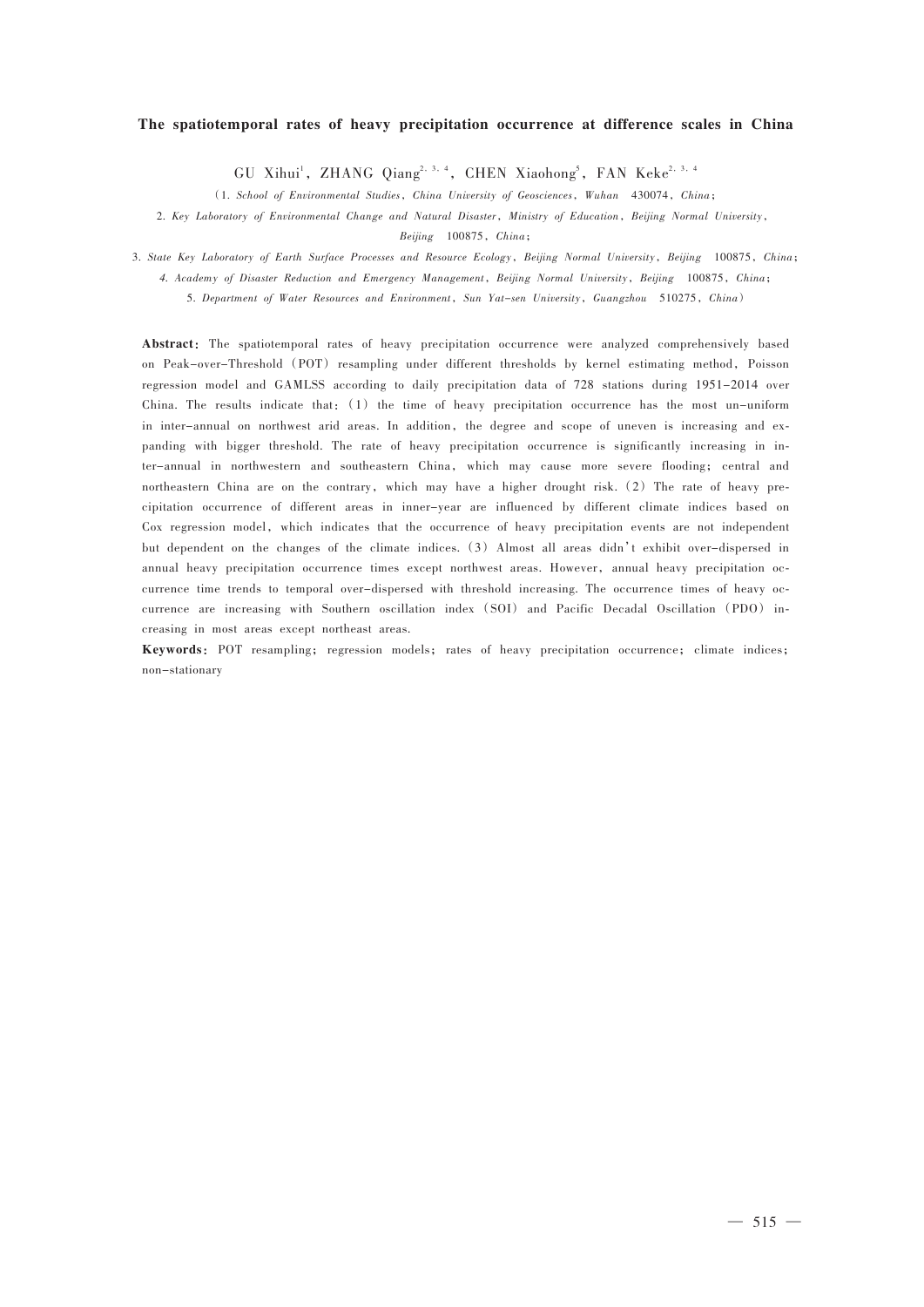## Research on the prediction parameter and evaluation method of displacement coupled with water dynamics of the reservoir landslides

HE Kegiang, GUO Lu

(Engineering Technique Research Center of Geo-Environment and Impact, Qingdao University of technology,Qingdao 266033,China)

Abstract: On the basis of systematic analysis of the change rule of displacement and reservoir water level and the relation of their interaction, this paper proposes to take the reservoir water level variation as the loading dynamic parameter of landslides and to take its displacement as the response parameter, so as to determine the displacement response ratio parameter of dynamics increment and establish its prediction model by means of elastic-plastic theory and damage mechanics. Finally, taking the typical reservoir landslide of the Three Gorges Reservoir region—Huangtupo landslide as the example, this paper completes the calculation of displacement response ratio of dynamics increment of G02 and G07 monitoring points of Huangtupo landslide by using the displacement response ratio of dynamics increment prediction model. Meanwhile, the stability of the landslide is simulated and analyzed by using the Geostudio software. The characteristics of the displacement response and the evolution law of the slope stability show that the curves of displacement response ratio of dynamics increment of monitoring points basically agree with the dynamic evolution law of the slope stability. The research results above indicate that the displacement response ratio of dynamics increment is an effective dynamics displacement appraisal parameter of reservoir landslides, so it can be effectively used in the prediction of the reservoir landslides.

Keywords: reservoir landslides; displacement response ratio of dynamics increment; reservoir water level; evaluation parameters; Huangtupo landslide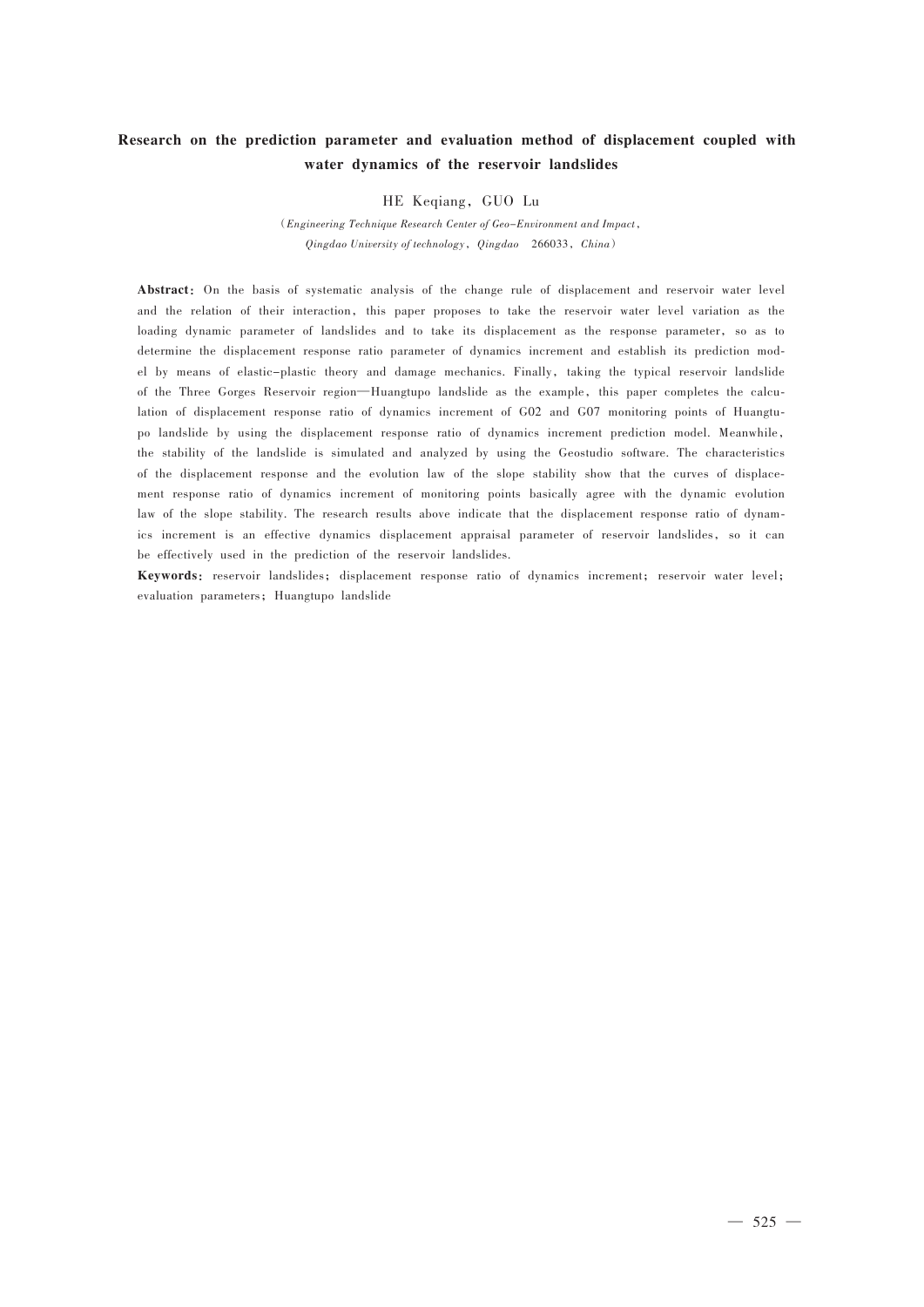## Improvement of underground drainage computation method for urban flood simulation model

ZHANG Nianqiang $^{1, 2, 3}$ , LI Na<sup>1, 3</sup>, GAN Hong<sup>1</sup>, WANG Jing<sup>1, 3</sup>

 $(1. China Institute of Water Resources and Hydropower Research, Beijing 100038, China;$ 2. Hohai University, Nanjing 210098, China;

3. Research Center on Flood and Drought Disaster Reduction of MWR, Beijing 100038, China)

Abstract: In order to strengthen the simulation capacity of urban underground drainage, acquiring more detailed results and improving analysis level on urban flooding, this paper describes an improved method for underground drainage computation based on the Urban Flood Simulation Model. A sub module combining both simplified and detailed pipe network compute is proposed, which adopts equivalent volume approach and 1D hydrodynamic equation of actual pipe network respectively for computing underground drainage, and the flow exchange position of overland and underground is set at special road passages and grids. For rainfall-runoff, surface water permeability of each land use type is considered in hydrologic module. Through coupling these sub compute modules, the improved model is capable to simulate the whole process of urban flooding, including rainfall-runoff, flowing concentration and drainage, which is more suitable to simulate urban flooding caused by local storms. Yunnan control region in Shanghai Municipality is taken as an example to carry out demonstration research, which shows that a satisfactory simulation effect and more abundant results can be achieved.

Keywords: urban flood; flood model; pipe network; drainage system; flood and waterlogging simulation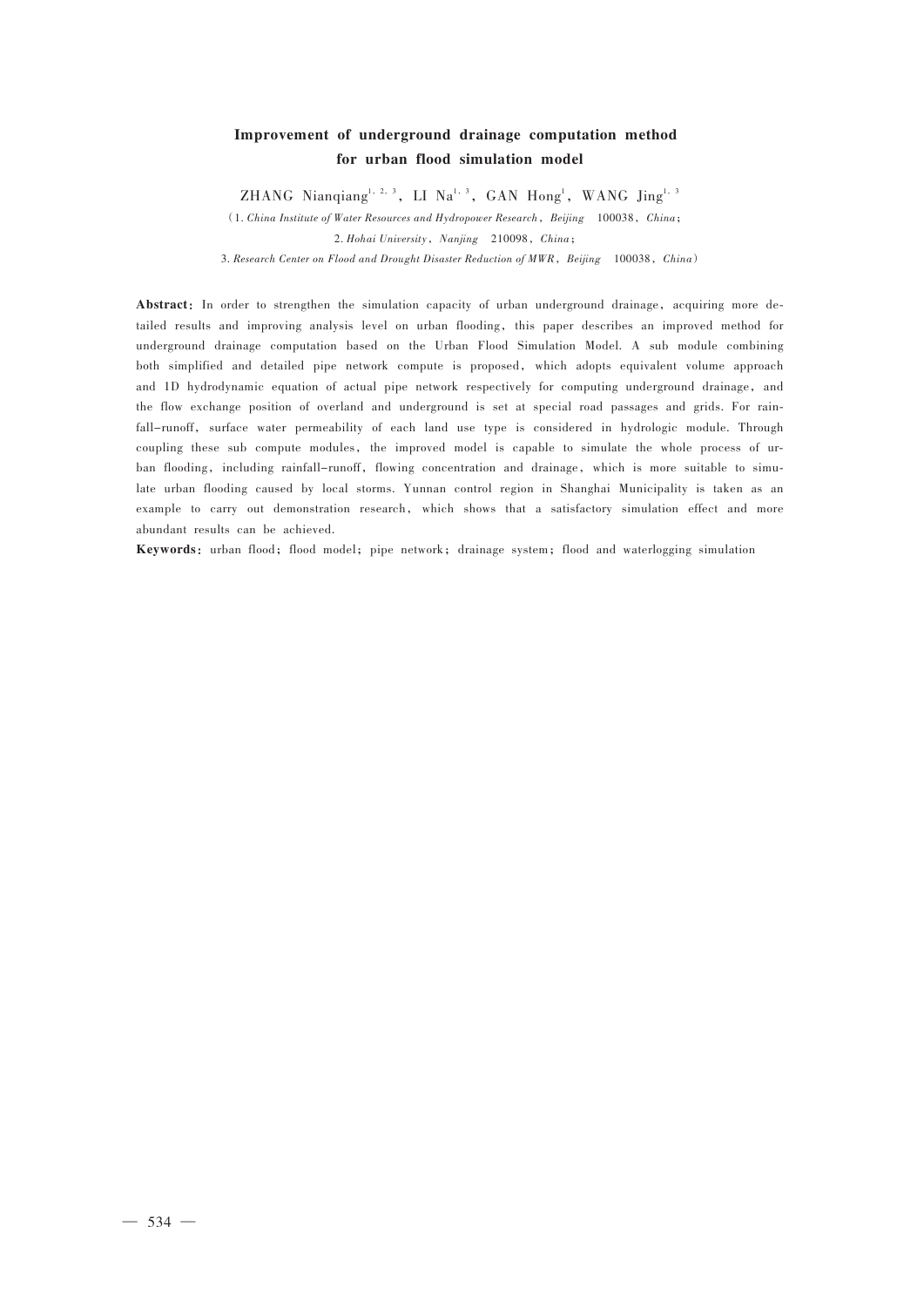#### Morphological evolution of spur dike local scour hole and the scour balance critical condition

ZHANG Li, SUN Zhongke, XU Dongpo

(North China University of Water Resources and Electric Power, School of Water Conservancy, Zhengzhou 450046, China)

Abstract: Roughly several parameters controlled the 3-D characteristics of the scour hole geometry, which were the scour hole depth and width geometry and the side slope of upstream and downstream. The inclinations of the upstream and downstream side-slope kept relatively stable in the stage of scour equilibrium, while the relationship between the wet angle of repose of the sediment particle and the critical condition of scour equilibrium is not clear. A series of clear-water experiments showed that the variation of the scour depth and length possessed asymmetrical characteristic in different flow condition and the angel of inclinations of the upstream and downstream side-slope oscillated damply with time until stability. The scour hole side slope is steeper at upstream than that at downstream, which has a approximate constant of inclination ratio, namely about 0.5. The angel of inclination of side-slope is close to that of repose of the sediment particle, and its lower limit angle ratio approximated to 0.7.

Keywords: the local scour of spur dike; depth and broadening of scour hole; scour hole shape; critical condition of scour balance; the angle of repose for sediment particles

## Simulated impacts of climate change on evapotranspiration and vegetation in Horqin Sandy Land

WANG Siru<sup>1, 2</sup>, LEI Huimin<sup>1</sup>, DUAN Limin<sup>3</sup>, LIU Tingxi<sup>3</sup>, YANG Dawen<sup>1</sup>

(1. State Key Laboratory of Hydroscience and Engineering, Department of Hydraulic Engineering, Tsinghua University, Beijing 100084, China;

2. State Key Laboratory of Hydrology and Water Resources and Hydraulic Engineering Science,

Nanjing Hydraulic Research Institute, Nanjing 210029, China;

3. College of Conservancy and Civil Engineering, Inner Mongolia Agricultural University, Hohhot 010018, China)

Abstract: Vegetation degraded significantly in Horqin Sandy Land over the past three decades. Identifying the variability of the key ecohydrological processes (such as evapotranspiration and vegetation growth) that are closely related to desertification is prerequisite for a better control of desertification processes in the future. Based on an ecohydrological cellular automata model, the Water and Vegetation Interactions-based Eco-hydrological Model (WaVEM) was developed and employed to evaluate the effects of the precipitation and potential evapotranspiration changes on the actual evapotranspiration  $(E_{\tau})$  and leaf area index, and to analyze the responses of vegetation to the multi-year precipitation reduction. During  $1964 - 2013$ ,  $E<sub>1</sub>$  and annual maximum LAI ( $LAI_{\text{max}}$ ) had insignificant trends while precipitation changed insignificantly and potential evapotranspiration increased significantly. The precipitation change was the major factor causing the decreases of both *E*, and LAI<sub>max</sub>, while the effect of potential evapotranspiration was the second. Multi-year precipitation reduction during 1999—2011 caused significant vegetation degradation in Horqin sandy land. A short-term drought could lead to a sudden decline in vegetation, however, vegetation recovered quickly after the drought.

Keywords:evapotranspiration; vegetation change; ecohydrological model; Horqin Sandy Land; climate change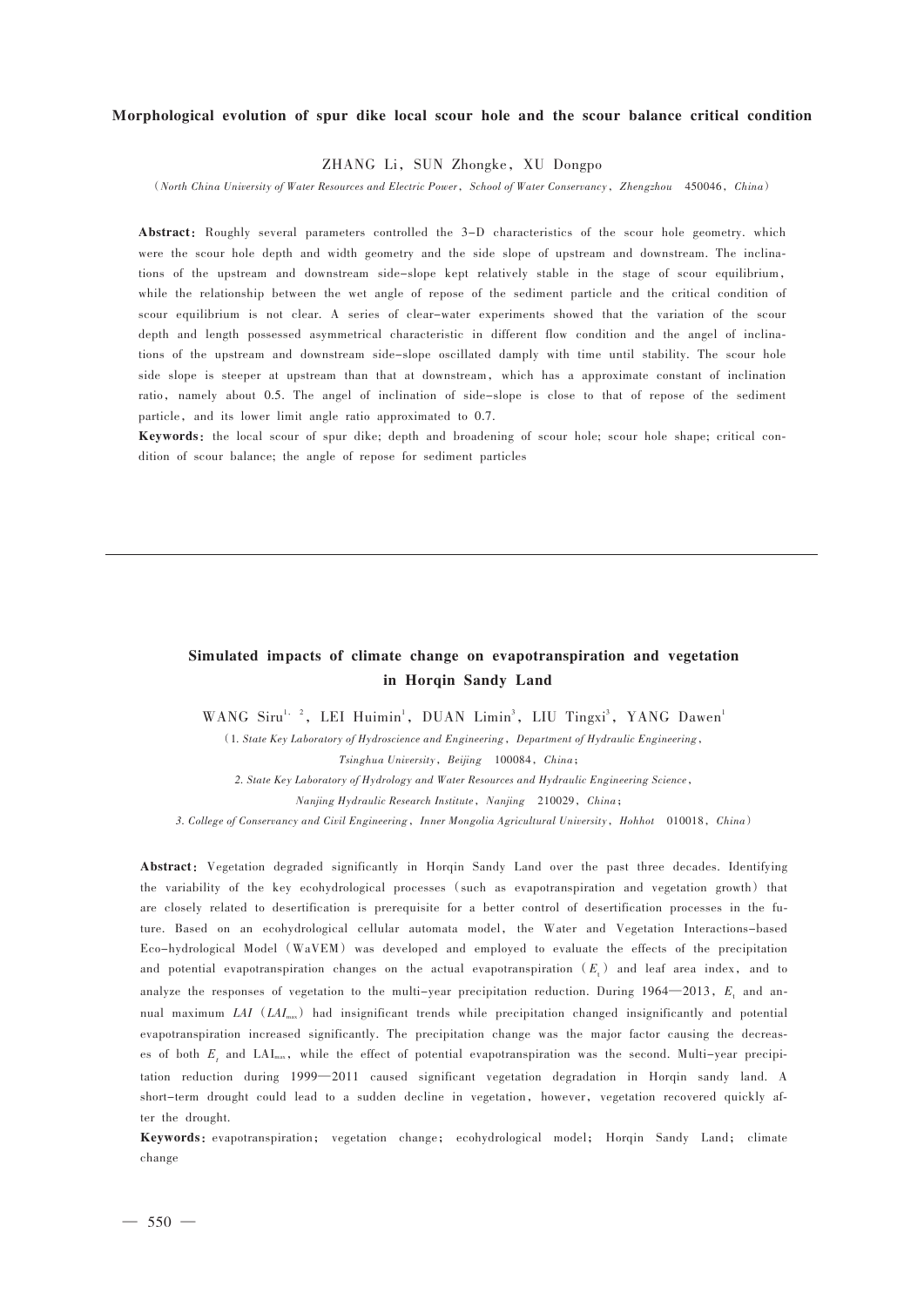#### A new version of system response method for error correction based on total least squares

BAO Weimin<sup>1</sup>, SUN Yiqun<sup>1</sup>, ZHOU Junwei<sup>1</sup>, SI Wei<sup>1</sup>, ZHANG Qian<sup>1</sup>, CHENG Xiang<sup>2</sup>  $(1.$  College of Hydrology and Water Resources, Hohai University, Nanjing 210098, China; 2. State Grid Xinyuan Fuchunjiang Hydropower Plant, Hangzhou 311504, China)

Abstract: To improve the accuracy of real-time flood forecasting, a new version of system response method which is based on total least squares is proposed. Original system response method involves a least squares problem suited for problems in which the observed value is known approximately but fails to determine the error in system response matrix. We analyze the system response method and apply total least squares to consider the perturbation in both system response matrix and the observation. It is necessary to use ridge estimation to stabilize the solution for ill-posed system response matrix. The improved correction method has been adopted in Qilijie basin to update the estimates of soil moisture content and the improved method is compared with the original method. Both of the methods can lead to better accuracy. The new version of system response method leads to better and more stable performance than the original method. Keywords: flood forecasting; error correction; system response method; total least squares; Xinanjiang (XAJ) model

## Numerical analysis of temperature field and thermal stress of the crack control structure with induced joint of RCC gravity dam

LI Mingchao, ZHANG Mengxi, WANG Ziyue

(State Key Laboratory of Hydraulic Engineering Simulation and Safety,Tianjin University,Tianjin 300354,China)

Abstract: RCC dams have similar troubles with temperature stress as CVC dams. Stress caused by high temperature will lead to uncontrollable cracks. Induced joints can guide the crack growth to the dam zones with protective measures, and reduce the damage of temperature cracks. Aiming at the problem of temperature cracks in RCC dams, a valid solution has been put forward, considering cracks control structure with induced joints and the prepared High-fluidity Impermeable and Anti-cracking Concrete (HIAC). The FEM model of the studied RCC dam was built with the designed HIAC layer and induced joint, and the numerical simulations of the temperature field and thermal stress were carried through during the construction process. According to the time-space evaluations of the thermal stress near the upstream part of the dam, the initial scheme was optimized with the effective positions and lengths of the induced joints. It could ensure the better effects of stress releasing, reasonable induced joints and convenient construction procedures, and would bring in a better solution to the problem of temperature cracks in RCC dams.

Keywords: RCC gravity dam; high-fluidity impermeable and anti-cracking concrete; induced joint; crack control structure; thermal stress; numerical simulation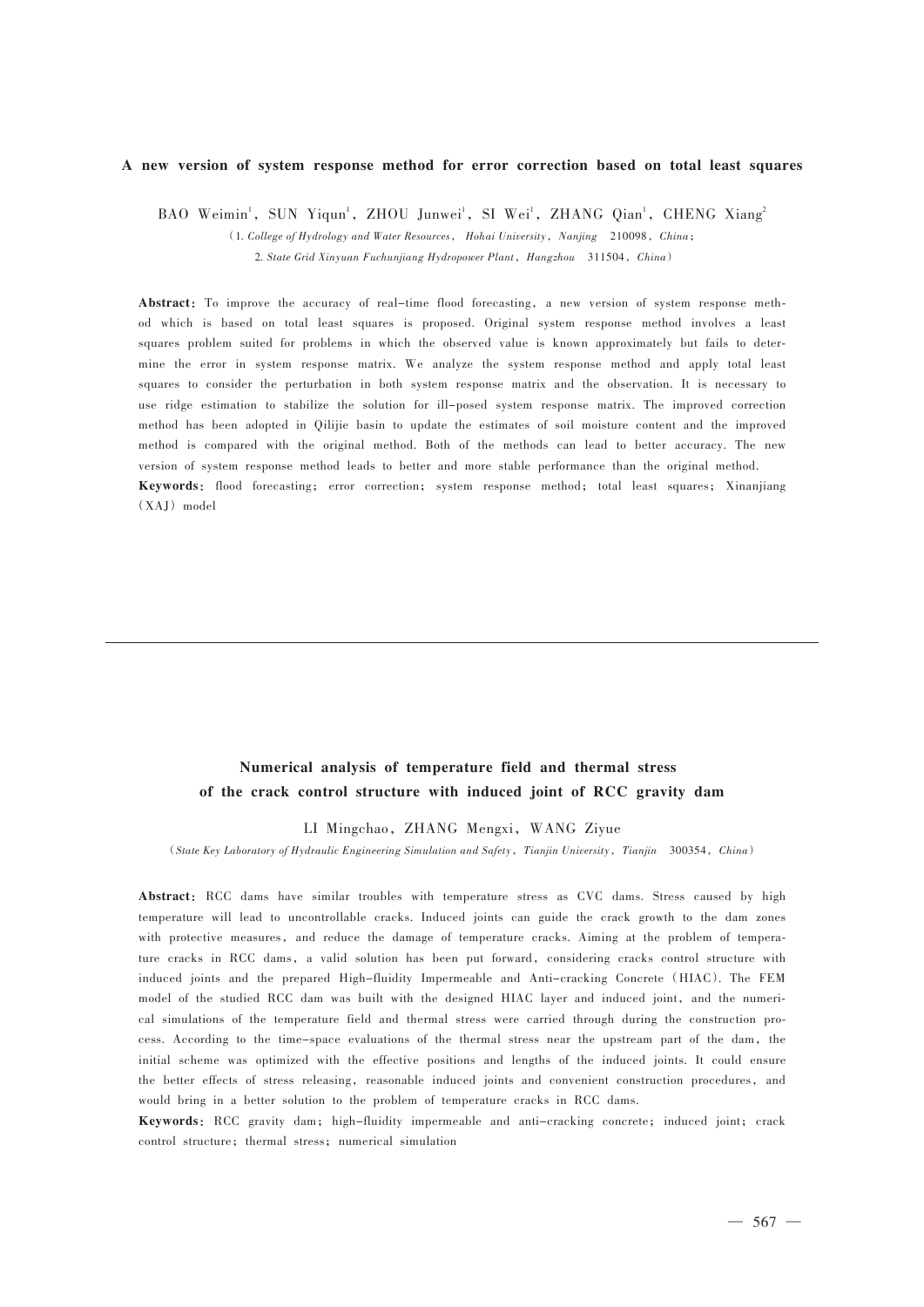#### Effect of channel networks cutoff on extraction of distributed erosion slope length

 $ZHANG$  Hongming<sup>1</sup>, YANG Qinke<sup>2</sup>, WANG Meng<sup>1</sup>, JIN Bei<sup>1</sup>, Wang Lei<sup>2</sup>, LI Rui<sup>1, 3</sup>

 $(1. \text{Northwest } A \& F \text{ University}, \text{Yangling } 712100, \text{ China};$ 

2. Department of Urbanology and Resource Science, Northwest University, Xi'an 710069, China;

3. Institute of Soil and Water Conservation,  $CAS & MWR$ , Yangling 712100,  $China;$ )

Abstract: Topographic is one of the important factors affecting soil erosion. Distributed soil erosion slope length is an important parameter to evaluate terrain. Associated with erosion process, accumulation of distributed soil erosion slope length should be stopped once cut off by channel. Channel head position is difficult to define, so threshold is always used to estimate channel networks. It is necessary to study the impacts of channel networks and different thresholds on slope length, and find the way to set a reasonable threshold in the case that the actual channel head cannot be determined. In this paper, the DEM data of Xiannangou and Jiuyuangou catchments in the Loess Plateau are used to extract slope length under different thresholds. The results show that the impact of channel cutoff on the maximum slope length is greater than that on the averages of the extracted slope length, and the impact of the different thresholds on the slope length is greater than that of the different areas. The threshold of channel cutoff in Loess Plateau area can be set as 4% of the average value of the slope length.

Keywords: soil erosion; USLE; topographic factors; distributed erosion slope length; channel cutoff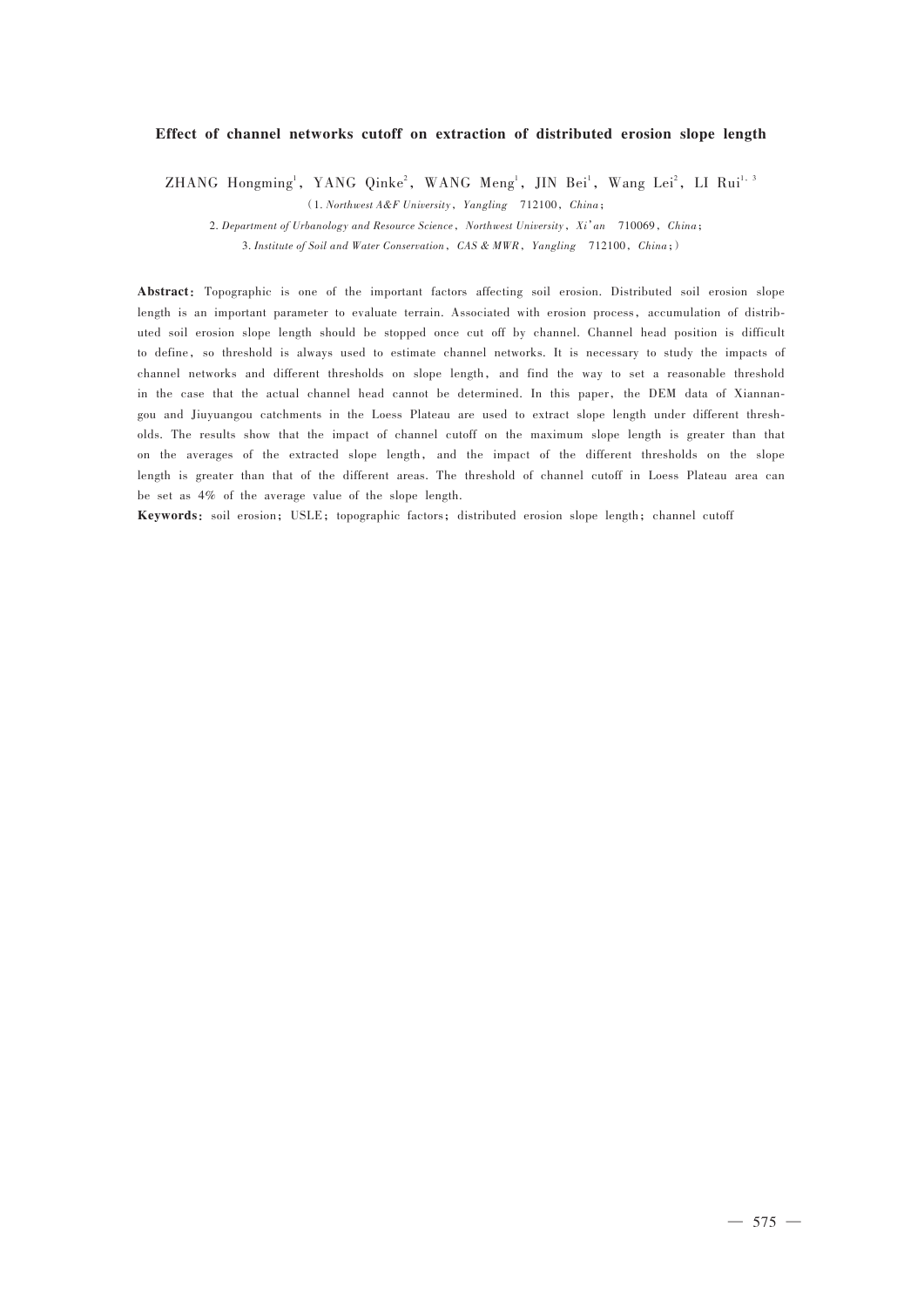## Research on the relationship between cement take and transmissivity of fractured rocks under dam foundation based on fractal theory

FAN Guichao, ZHONG Denghua, REN Bingyu, WU Han, LI Xiaochao (State Key Laboratory of Hydraulic Engineering Simulation and Safety, Tianjin University, Tianjin 300072, China)

Abstract: Due to the imperceptibility and uncertainty of the fractures and cracks under the dam foundation, it is difficult to accurately evaluate the permeability and groutability of the fractured rocks. As a useful tool to describe the natural fracture networks, discrete fracture network can represent the statistical properties of the natural fracture networks, but it cannot reveal the microscopic characteristics and internal relations of the fractures in the fractured rocks. The fractal geometry, proposed by Mandelbrot, is an important tool to describe the characteristics of the fractal objects. The fractures distributed in fracture networks have been found to exhibit fractal characteristics, many researchers have studied the permeability of fracture networks by using this theory. However, the groutability and grout take of the fractured rocks have been rarely researched. In this paper, firstly, the fractal model of permeability and groutability for the fractured rocks are established, the equation of relationship between transmissivity and fractal dimension is derived. By comparing with the existing research results, the equation is proved to be reliable. Secondly, the fractal model of cement take for the fractured rocks grouting is analyzed, based on which the equation of relationship between cement take and transmissivity is derived. According to the delimitation by the curve of cement take vs transmissivity, the graph is divided into three grouting zones, which are defined as normal zone,tiny fracture zone and dilation zone, respectively. Finally, for verification purposes, the measured data from a cement grouting project in China are compared with the calculation values, the results show that the relationship between cement take and transmissivity derived in the paper is reliable, and defined grouting zones is reasonable and important. Therefore, the relationship and the grouting zones can used to predict and evaluate the reasonability and groutability of grouting.

Keywords: dam foundation; fractured rocks; fractal theory; cement grouting; transmissivity; cement take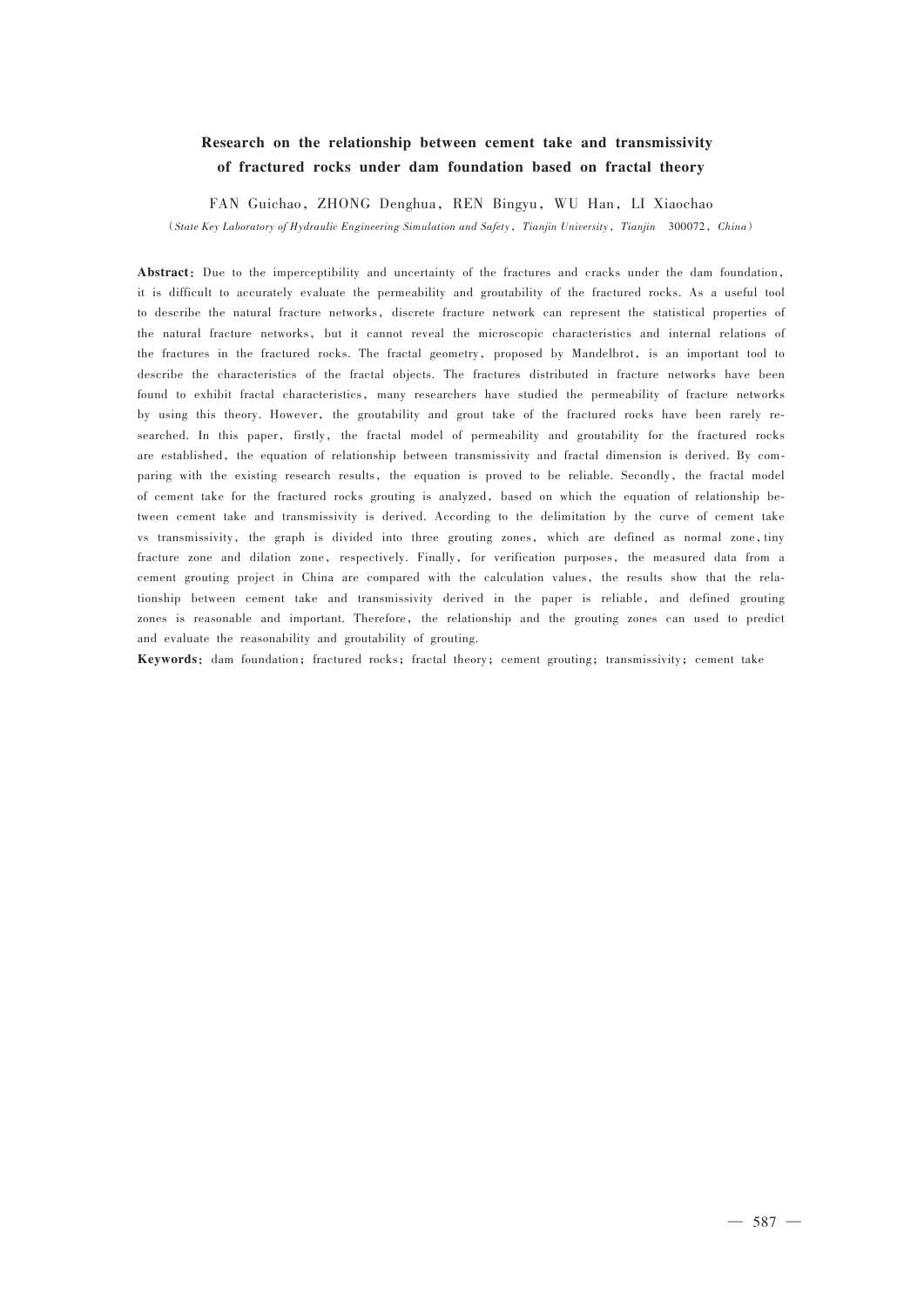## Impacts of bridge pier on ice jam initiation and ice thickness in a curved channel—an experimental study

WANG Jun, WANG Tao, LI Shuyi, CHEN Pangpang

(School of Civil Engineering, Hefei University of Technology, Hefei 230009, China)

Abstract: The presence of bridge piers in natural rivers would change the local flow field characteristics, and influence initiation and evolution of ice jam. Through model experiment study in which the location of bridge pier constantly changes, the ice jam evolution process under different position of bridge pipers were studied. The experiment results show that the presence of bridge piers changes the local flow field characteristics, relatively enhancing the ability of ice conveyance around and reducing the ice thickness; the ice conveyance efficiency intends to increase if bridge pier is placed at the apex of a bend, compared to be placed at the midway between two consecutive bends. If bridge piers are synchronously placed at midway between two consecutive bends and the apex of a bend, the balance of ice jam is not smaller than the single bridge pier placed at two different location of pipers, but between them.

Keywords: bridge pier; ice jam; thickness; ice conveyance; experimental study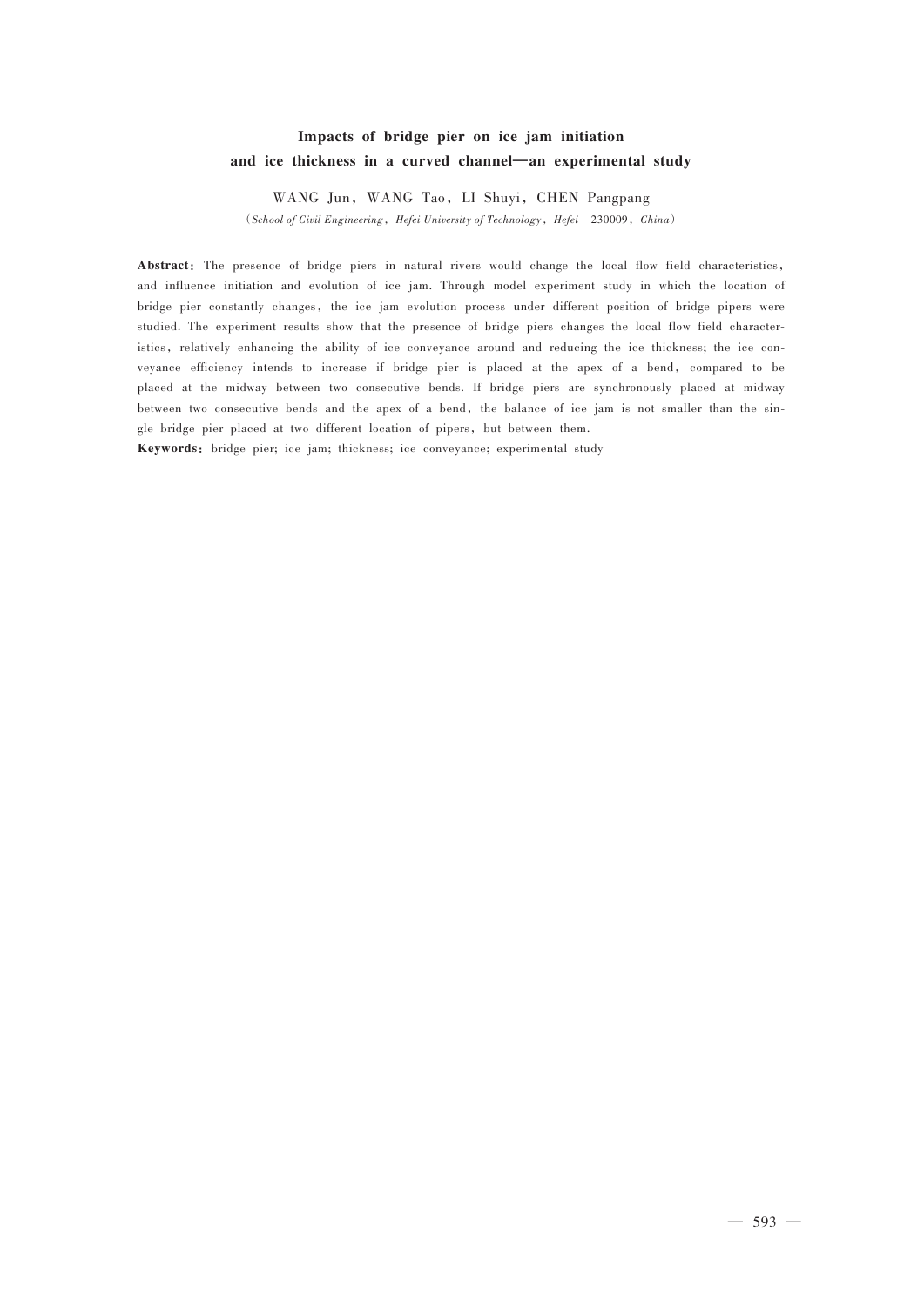#### Research on optimization method of pump sump parameters based on response surface model

ZI Dan<sup>1</sup>, WANG Fujun<sup>1,2</sup>, YAO Zhifeng<sup>1,2</sup>, YE Changliang<sup>1</sup>, XU Jianzhong<sup>3</sup>, LI Duanming<sup>3</sup>

(1. College of Water Resources & Civil Engineering, China Agricultural University, Beijing 100083, China;

2. Beijing Engineering Research Center of Safety and Energy Saving Technology for Water Supply Network System, Beijing 100083, China; 3. China Irrigation and Drainage Development Center, Beijing 100054, China)

Abstract: The parameters of pump sump, especially the parameters of bell-mouth are significantly important for the flow pattern of pumping station. Thus, the floor clearance, back wall clearance and submergence of bell-mouth are taken as the design variables, and the weighting function composed of evaluation indexes for pressure, velocity and vortex is taken as objective function. Therefore, optimization design and analyses of two and three factors have been done on the basis of response surface model and CFD simulation. The results show that the interactions between variables and the flow pattern are significant, and the impact of submerged depth on floor clearance and back wall clearance cannot be ignored. Furthermore, the interaction  $(P=0.0019)$  between submergence and floor clearance is more significant than that  $(P=0.0696)$ of submergence and back wall clearance. The optimized pretreatment parameters are as follows: the floor clearance is 0.77D, and D indicates the bell-mouth diameter; the back wall clearance is 0.37D, and the submergence is 2.19D. Under the optimized parameters, the error between the actual value and the predict value of objective function is less than 4.82%. Comparing with the recommended parameters of Design code for pumping station, the hydraulic efficiency of computational domain and the uniformity of axial velocity distribution are 0.98% lower and 5.92% higher, respectively; and the vortex distribution value of pump sump profile is reduced by about three times, which greatly improved the flow pattern of the pumping station. So it can be concluded that the relationship between the design variables and the objective functions can be accurately presented by the two order polynomial response surface model, and the optimization method based on response surface model can be effectively used for the optimization of flow in pumping station. Keywords: pumping station; floor clearance; back wall clearance; submergence; response surface model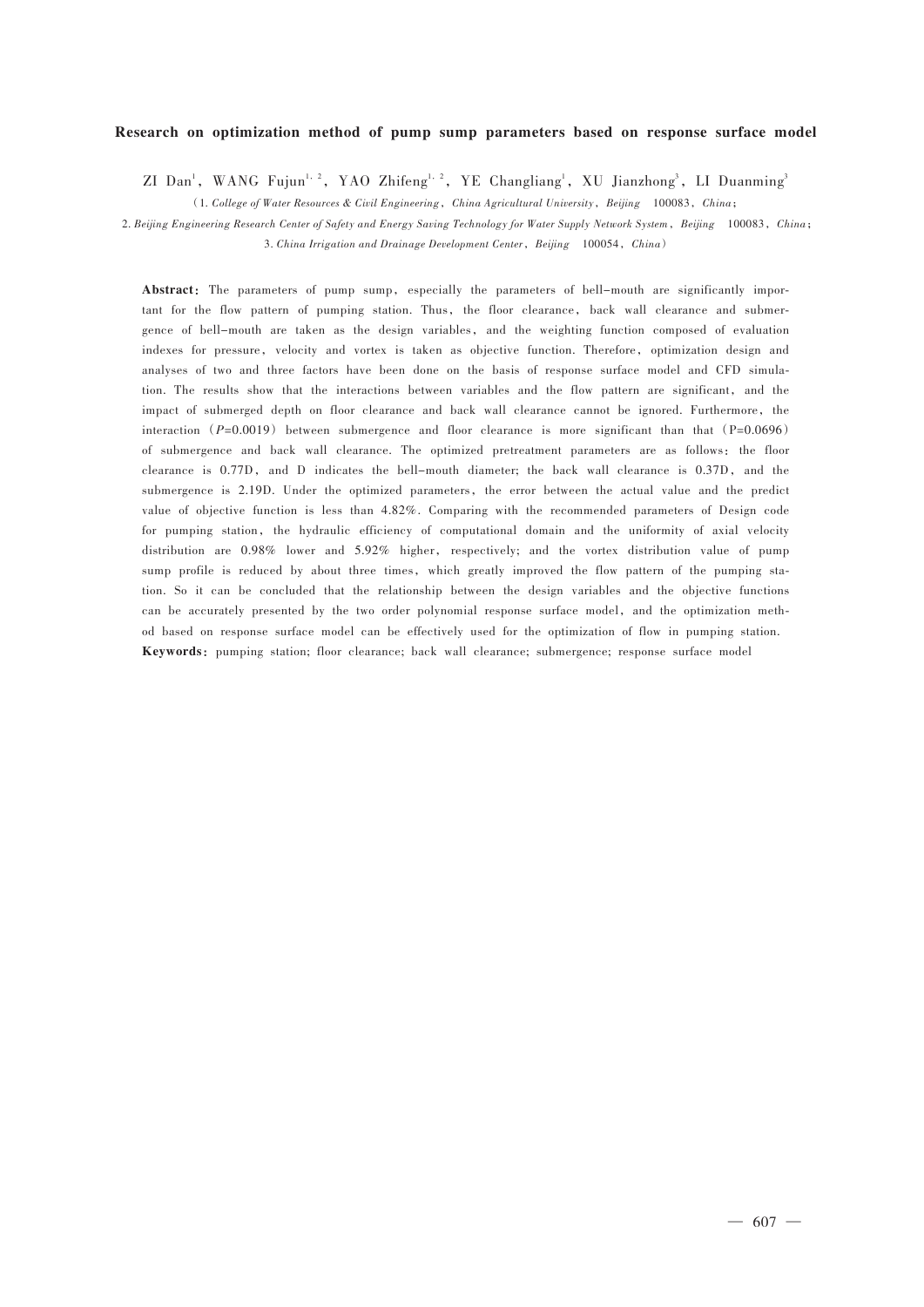#### Response of runoff and sediment reductions to plants in red soil region of southern China

LIAO Yishan<sup>1, 2</sup>, KONG Chaohui<sup>3</sup>, ZHUO Muning<sup>1</sup>, LI Dingqiang<sup>1</sup>

(1. Guangdong Key Laboratory of Agricultural Environment Pollution Integrated Control, Guangdong Institute of Eco-Environmental and Soil Sciences, Guangzhou 510650, China; 2. School of Geography and Planning, Sun Yat-sen University, Guangzhou 510275, China; 3. Wuhua Soil and WaterConservation expanding Station of Guangdong Province, Meizhou 514471, China)

Abstract: Vegetation has important influences on water erosion, thus its effects on water and sediment reduction have received great attention. The observed data for runoff and sediment yieldsfromfield runoff plots between 2011 and 2014, the impacts of vegetation types, inter-month vegetation coverage variation, inter annual vegetation growth and rainfall at different time scales (individual rainfall, monthly and yearly) on the slope runoff and sediment yield were carefully investigated. The results showed that:(1) In comparison to the plots with bare soil, the vegetation on the runoff plots can decreased sediment yield and runoff by 24.77% and 12.95%, respectively. (2) In respect of the plots with bare soils, the eucalyptus, pine trees and Melinisminutiflora can significantly reduce sediment yields when the rainfall were within the ranges of 20-30 mm, 20-40 mm and 20-50 mm. The pine trees and Melinisminutiflora showed great water conservation benefit when the individual rainfall amounts varied at 10-50 mm. However, the soil and water conservation benefit of the vegetation were insignificant when the individual rainfall was greater than 50 mm. (3) At monthly scale, the runoff and sediment yields showed no significant difference for the runoff plots. However, due to changes of vegetation coverage, their sediment control benefits varied for different months. Whereas their water conservation benefit kept the a constant rule with the highest control benefit for Melinisminutiflora tree and the lowest benefit of eucalyptus. (4) At yearly scale, the soil and water conservation benefits were 7.00 %-38.66 % and 2.98 %-8.76 % , 7.74%-37.30 % and 6.67 %-19.67 % , 8.35%-45.33% and 10.00%-23.36%, for the eucalyptus, pine trees and Melinisminutiflora, respectively. The annual yields of runoff and sediment for individual rainfall were both in a sequence of bare soil >eucalyptus> pine trees > Melinisminutiflora. The agreement between soil and water conservation benefits for different plants indicated that their sediment reduction effect was mainly achieved by reducing runoff.

Keywords: sloping water erosion; vegetation; runoff reductions; sediment reductions; precipitation

#### Scale effect of spatial variability of cropland soil water content in black soil region

KONG Da<sup>1</sup>, WANG Liquan<sup>1</sup>, LIU Jilong<sup>2</sup>, FU Qiang<sup>2</sup>

(1. College of Water Conservancy and Electric Power, Heilongjiang University, Harbin 150080, China;

2. School of Water Conservancy and Civil Engineering, Northeast Agricultural University, Harbin 150030, China)

Abstract: In order to reveal the scale effect of spatial variability of soil water content in black soil region, the change rules of spatial variability of soil water content with the sampling area were analyzed by the methods of traditional statistics, geostatistics and multifractality on the basis of soil water content measured with TDR in 32 m×32 m, 48 m×48 m, 64 m×64 m, 80 m×80 m and 96 m×96 m sampling areas. The results show that the mean values of soil water content from different sampling areas range in 31.13%-33.57%, existing variations caused by scales less than the sampling one and experimental errors, with spatial correlation scope between 25.80-123.60 m, and spatial correlation degrees within 16.742%-29.874% and spatial variability degrees ranged 0.0292-0.1026 in different sampling areas. With the increase of sampling areas, the mean content and spatial variation degree of soil water content decrease, and the variations and spatial correlation range decreased firstly and then increased, its spatial correlation degree increased firstly and then decreased,and local information that caused its spatial variability in different sampling areas are different. Keywords: black soil region; soil water content; spatial variability; scale effect